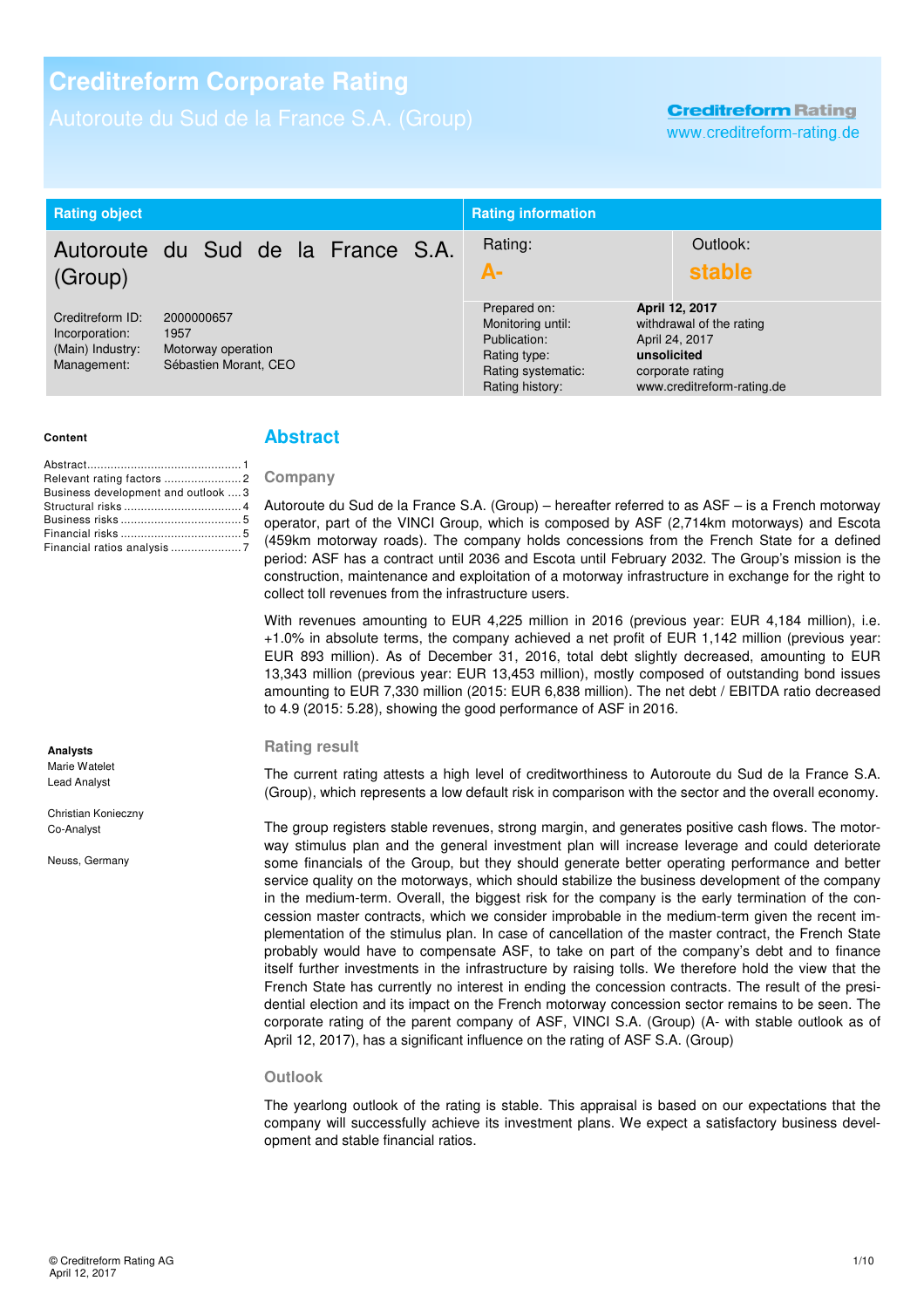# **Creditreform Rating**

www.creditreform-rating.de

# **Relevant rating factors**

#### **Excerpts from the financial ratios analysis 2016**

- + Increase in EBITDA and EAT
- + Good profitability
- + Low capital lock-up period
- Very low equity ratio
- Increase in short-term capital lock-up

| <b>Financial ratios' extract</b><br><b>Basis: consolidated annual statement</b> | <b>Standardized balance sheet</b> |                      |  |
|---------------------------------------------------------------------------------|-----------------------------------|----------------------|--|
| per 31.12 (IFRS)                                                                | 2015                              | 2016                 |  |
| Revenues                                                                        | EUR 4,184.3 million               | EUR 4,225.3 million  |  |
| <b>EBITDA</b>                                                                   | EUR 2,539.1 million               | EUR 2,701.5 million  |  |
| <b>EBIT</b>                                                                     | EUR 1,837.6 million               | EUR 2,031.2 million  |  |
| <b>EAT</b>                                                                      | EUR 895.3 million                 | EUR 1,141.8 million  |  |
| Total assets                                                                    | EUR 13,632.7 million              | EUR 13,660.0 million |  |
| Equity ratio                                                                    | 1.32%                             | 2.32%                |  |
| Capital lock-up period                                                          | 9.33 days                         | $6.92$ days          |  |
| Short-term capital lock-up                                                      | 45.95 %                           | 65.51 %              |  |
| Return on investment                                                            | 9.33%                             | 10.72 %              |  |
| Net debt / EBITDA adj.                                                          | 5.27                              | 4.90                 |  |
| Ratio of interest expenses to debt                                              | 2.92%                             | 2.51%                |  |

#### **General rating factors**

- + Long-term concessions contracts
- + Very good access to financial markets
- + Continuous improvement of the infrastructure
- + Part of VINCI Group, world leader in the concessions and construction sector
- + No competitors on the operated motorway-sections
- Very low flexibility to raise toll tariffs
- Capital-intensive business, with high investments required
- Increased dependence on the macroeconomic development, oil-price level and climatic conditions

### **Current factors (rating 2017)**

- + Currently favorable oil prices
- + Traffic increase, increased revenues and strong margins
- + Good profitability, ROE and ROI
- + Extension of concessions maturities
- + Diversified financing sources and compliance with financial covenants
- High fixed asset intensity and low asset coverage ratio
- Very low equity ratio
- Increase in short-term capital lock-up

#### **Prospective rating factors**

- + Successful realization of the planned investments
- + Further improved operating performance based on network improvements
- Potential increase in fuel prices that would have an impact on traffic volume
- Moderate growth of European economies
- Investment plans to be financed by increased leverage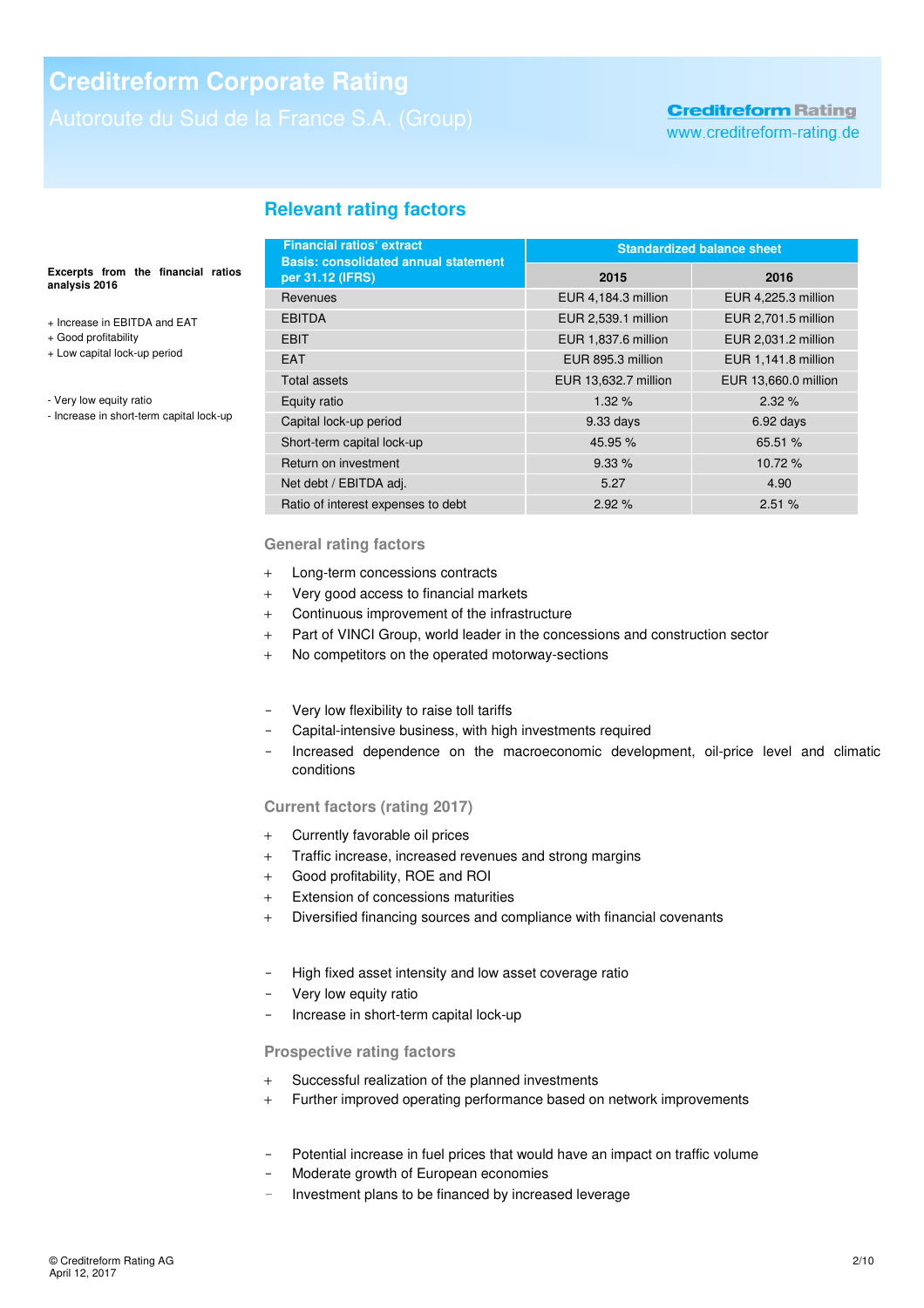## **Creditreform Rating** www.creditreform-rating.de

Best case: A-Worst case: BBB+

#### Note:

The scenarios are based on the information available at the time of the rating. Within the forecast horizon, some circumstances could occur that would lead to a rating change out of the indicated range.

### **Best case scenario**

In our best case scenario for one year, we assume a rating of A-. It is assumed that the Group financials do not significantly deteriorate following the implementation of the motorway stimulus plan and that the company recovers in the medium-term.

#### **Worst case scenario**

In our worst case scenario for one year, we assume a rating of BBB+. It is assumed that the oil price increases following the reduction of global production, putting pressure on ASF's cash flow. The lower operating performance combined with higher debt following the implementation of investment plans impact the Group financials and credit quality of the company.

## **Business development and outlook**

The current business development of Autoroute du Sud de la France S.A. (Group) is depicted in the following table:

| Autoroute du Sud de la France S.A. (Group) |                     |                     |                     |  |
|--------------------------------------------|---------------------|---------------------|---------------------|--|
|                                            | 2014                | 2015                | 2016                |  |
| Revenues                                   | EUR 3,789.1 million | EUR 4,184.3 million | EUR 4,225.3 million |  |
| <b>EBITDA</b>                              | EUR 2,36.2 million  | EUR 2,539.1 million | EUR 2,701.5 million |  |
| <b>EBIT</b>                                | EUR 1,699.9 million | EUR 1,837.6 million | EUR 2,031.2 million |  |
| <b>EBT</b>                                 | EUR 1,256.4 million | EUR 1,461.0 million | EUR 1,706.8 million |  |
| EAT                                        | EUR 776.1 million   | EUR 895.3 million   | EUR 1,141.8 million |  |

Traffic increase in 2016, high margin and positive operating performance

The company has developed positively during the recent years. In 2016, light vehicle traffic increased by 3.3% (2015: +3.0%) and heavy vehicle traffic increased by 4.3% (2015: +3.7%) on ASF and Escota motorways. This is mainly due to the decrease in diesel oil prices (-3.8% in comparison with 2015) and to the dynamic exchanges with the Iberian Peninsula. The favorable traffic evolution in 2016 is also due to the leap year and the sunny summer in 2016 as well as the moderate economic growth in France and Italy and stronger in Spain, positively impacting the heavy vehicle traffic in 2016.

Revenues of ASF are broken down as follow:

|                                                          | 2015                       | 2016                       |
|----------------------------------------------------------|----------------------------|----------------------------|
| Revenues from tolls                                      | EUR 3,438.4 million        | EUR 3,617.6 million        |
| Fees for use of commercial premises                      | EUR 56.0 million           | EUR 57.0 million           |
| Fees for optical fibres, telecommunications and<br>other | EUR 24.8 million           | EUR 14.9 million           |
| Concession companies' revenue derived from<br>works      | EUR 665.1 million          | EUR 535.8 million          |
| <b>Total revenues</b>                                    | <b>EUR 4,184.3 million</b> | <b>EUR 4,225.3 million</b> |

Revenues from tolls therefore increased by 5.2% in 2016, partly due to the increase in toll prices in 2016 of 1.627% for ASF and 1.177% for Escota for all classes of vehicles (effect of +1.8%), and partly due to the increase in traffic (effect of +3.4%). The annual average traffic was 33.879 vehicles per day (2015: 32.991 vehicles per day; i.e. +2.7%). The proportion of transactions made on automatic lanes reached 99.9% in 2016 (99.8% in 2015).

Investments amounted to EUR 605.4 million in 2016 (2015: EUR 747.9 million) and were mainly made in motorways in service (88.9% of the investments) and not so much on new sections. The largest motorway project of ASF Group is the transformation of the A9 motorway into a dual carriageway in Montpellier (bypass Montpellier by creating a relief motorway for the A9 motorway). This project employs 1,500 people from 300 companies and should be put in service by mid-2017.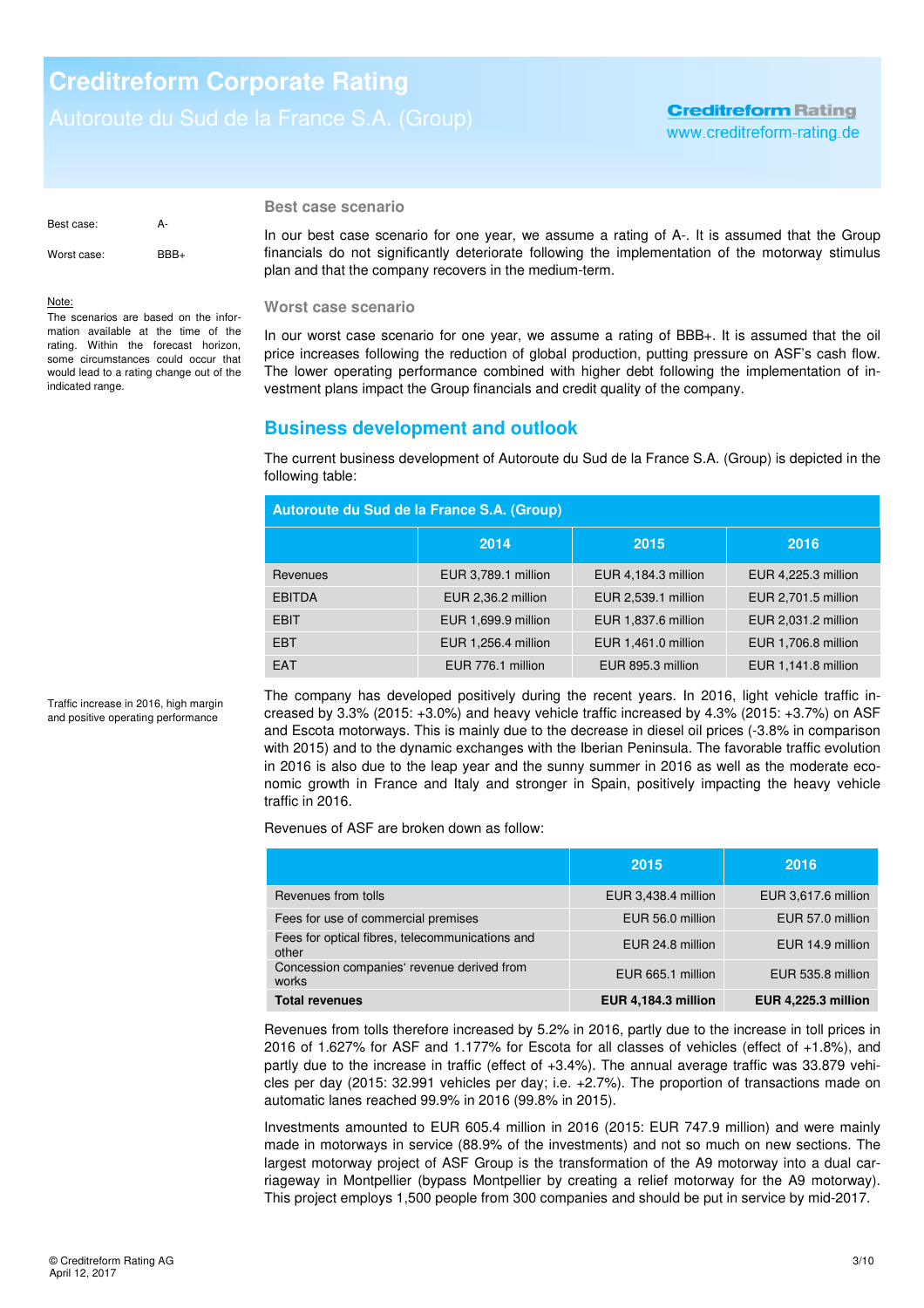The continuous improvements / modernization efforts regarding the infrastructure, which simultaneously improve operating performance and service quality on the roads, enabled the company to reach an EBITDA margin level (on revenues) of 71.9%. Depreciations and amortization expenses dropped by 4.4% (-EUR 31.2 million) largely as the result of the extension of the concession contracts (EUR 49.6 million) and offset by road openings in 2016. EAT increased by 27.8% in 2016. Dividend payments to VINCI amounted to EUR 976.7 million in 2016 (2015: EUR 1,628.1 million).

In 2017, the Group signed a motorways investment plan with the French Government on January 26, 2017, totaling EUR 307 million. This plan provides for 20 construction operations on the ASF and Escota networks to improve mobility in the regions, in particular enabling improvements to urban and peri-urban transport links through the development of 15 interchanges. The first construction operations could commence in late 2017.

### **Structural risks**

Within the framework of the concession's contract, the French State stipulates the missions of the concession-holder (expected level of service, quality of the service, etc.). The concession-holder bears all risks linked to financing, building and operating the motorways as well as those linked to the traffic development. The contract foresees that the State, in accordance with the concessionholder, defines investment schedules and adjusts the tariff increases to finance the investments. At the end of the concession contract, the motorway returns to the French State that remains the owner of the motorway, unless the concession-holder purchases the motorways on the basis of the economic value before the end of the concession contract.

More than 75% of the French motorway sector in France is exploited under a concession regime. The French motorway concession sector is dominated by 7 concession-holders, organized into three companies groups: VINCI (ASF, Cofiroute and Escota), EIFFAGE (APRR and AREA) and ABERTIS (SANEF and SAPN), which make 95% of the market's turnover. All in all, the French motorway sector comprises 18 companies.

ASF Group has been acquired by VINCI in 2006 and is since then part of VINCI Autoroutes. VINCI Autoroutes comprises ASF Group, Cofiroute, Arcour and Arcos, which together manage 4,421 km motorways in France. ASF Group follows the governance guidelines of the VINCI Group.

ASF Group is constituted by ASF and Escota. ASF operates 2,714 km of toll motorways in France with a concession that will last until April 2036. Escota operates 471 km of toll motorways in France under a concession contract with the French State that will last until February 2032. In our opinion, the risk of an early termination of the concession contract by the French State is low in the short and medium-term.

ASF Group operates under the intangible asset model (and not under the financial assets model or the bifurcated model). The right to receive toll payments is recognized on ASF's balance sheet under "Concession intangible assets" net of any investment subsidies received, which is amortized over the term of the concession's contract.

The activities of ASF are regulated by ARAFER (Autorités de régulation des activités ferroviaires et routières) in the following areas: toll rate regulation, control of public works contracts, control of motorway service stations maintenance contracts<sup>1</sup>.

ASF and Escota's contractual investment obligations under the concession' master contracts mainly consist of capital spending commitments undertaken as part of the multi-year master plan and the motorway stimulus plan.

This motorway stimulus plan was initiated in 2012 to stimulate investments in the French motorways. This plan was approved on April 9, 2015 between the State and the motorway concession companies and was implemented in the second half of 2015. The concession-holders APRR,

Long-term concession contracts with the French State to mitigate structural risks

Investments within the framework of the master contracts as well as a motorway stimulus plan to stimulate investments in the French motorways

l

<sup>&</sup>lt;sup>1</sup> http://www.arafer.fr/les-autoroutes/la-regulation-du-secteur-autoroutier-concede/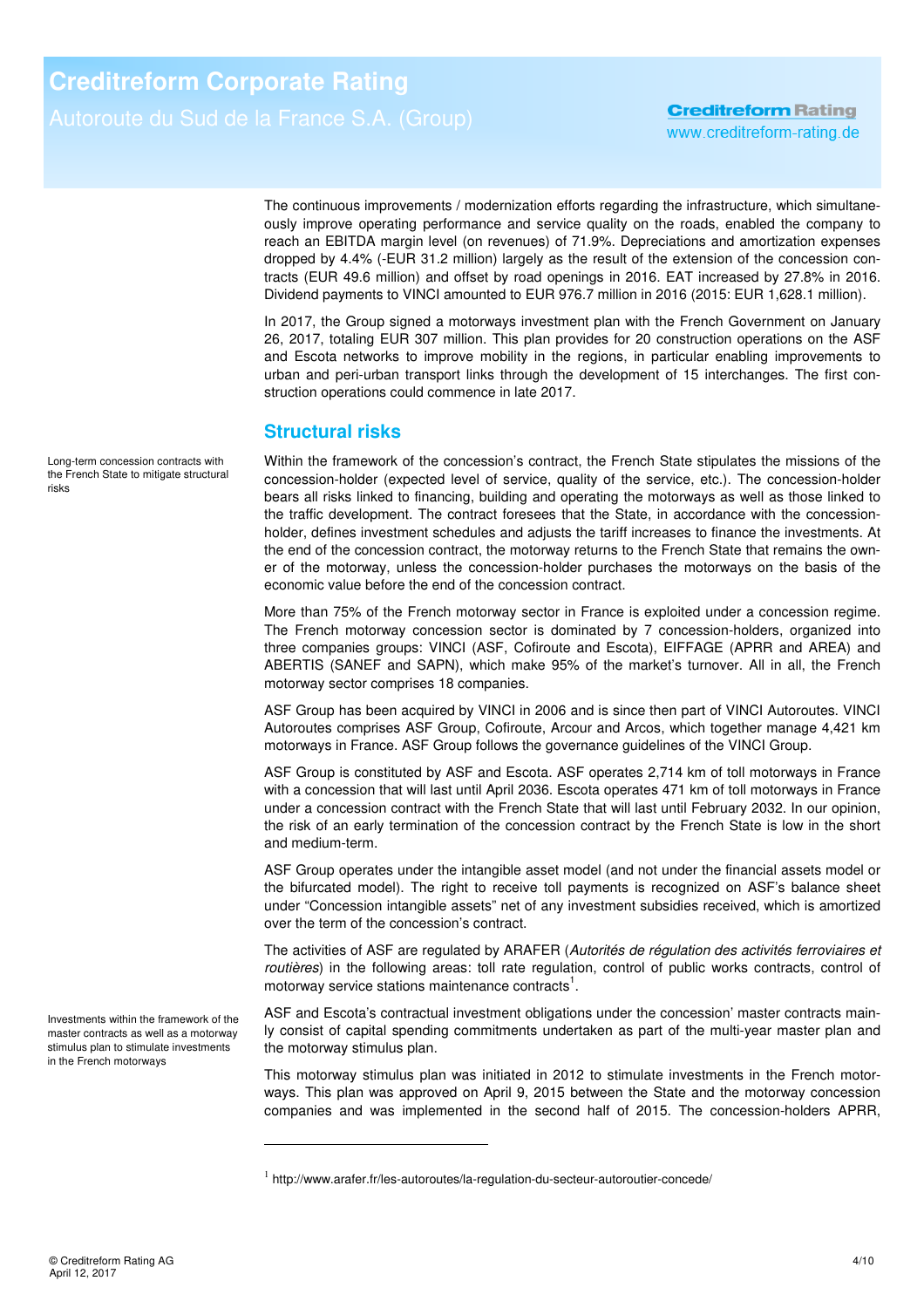Prolongation of concession contracts as rating plus

AREA, ASF, Cofiroute, Escota, SANEF and SAPN have committed to invest EUR 3.27 billion for work on their networks. The ASF Group committed to invest EUR 1.4 billion, of which EUR 230 million was already invested in 2016. As a counterpart to these new investments, the concession period was extended by 2 years and 4 months (ASF) and 4 years and 2 months (Escota). This extension was approved by the European Commision on October 29, 2014. This plan (that comprises environmental operations) should create 10,000 jobs. 55% of the work has to be realized by other contractors than the companies linked to the three big concession-holder Groups.

Furthermore, a motorway investment plan, decided by the French Government in concertation with local authorities, will be part of the new master contracts between the State and the concession companies in 2017. This plan aims to improve both access to heavily populated towns and the connection between the motorway and outlying regions.

We see no core risk associated with either the structural or organizational framework of the company. The extension of the concession maturities participates in the stability and sustainability of the business model of the Group. The two investment plans will weigh on the financials of the company but we expect the Group to benefit from it in the medium-term, in terms of operating performance and service quality for its clients.

## **Business risks**

Overall, the business depends on macroeconomic evolution. Higher GDP, more production and trade signifies higher truck traffic on the motorways. More particularly, the dynamism of the exchanges with Spain also influences ASF's performance. ASF is also affected by the seasonal nature of the business: traffic volumes are higher in the second half year thanks to the summer period.

Diesel oil prices also affect the motorway operations business. Currently low oil prices have contributed to the positive results of the company.

General climatic conditions have also an impact on the motorway traffic, mainly on light vehicles traffic (tourism).

The business model of ASF is designed to be profitable and sustainable. The business has high fixed costs and depends on traffic that is mainly contingent on macroeconomic conditions, user's acceptance of tolls and prices as well as fuel prices. As the toll fares are regulated, the Group has only little financial leeway. Therefore, modernization of the infrastructure should contribute to positive business development.

### **Financial risks**

For analytical purposes, CRA adjusted the original values in the financial statements in the context of its financial ratio analysis. The following descriptions and indicators are based solely on those adjustments.

Adjusted equity increased by EUR 137.3 million to stand at EUR 317.5 million as of December 31, 2016. This change resulted mainly from positive net income in 2016. The equity ratio is nevertheless still very low at 2.32%, which is one factor that limits the rating.

Financial liabilities mainly consist of bonds amounting to EUR 7,330.0 million as well as Caisse Nationale des Autoroutes (CNA) and EIB loans amounting to EUR 3,529.9 million. ASF has two revolving credit facilities: EUR 1.7 billion with maturity date May 2021 and another from VINCI amounting to EUR 2.5 billion (used for EUR 1,950 million at December 31, 2016) with maturity date December 2020.

CNA loans and the syndicated credit facility granted to the company are subject to financial covenants. ASF complied with all financial covenants as of December 31, 2016. The average maturity of medium and long-term financial debt was 4.8 years (2015: 5.1 years). At December 31, 2016, the net financial debt of the ASF Group was EUR 11.2 billion.

The provisions for the obligation to maintain the condition of concession assets amounted to EUR 397.5 million (2015: EUR 440.0 million).

Stable, profitable and sustainable business model

High fixed costs and very low flexibility to raise toll fares as rating minus.

Very low equity as a rating minus

Very good access to financial markets and diversified financing sources. All financial covenants were complied with.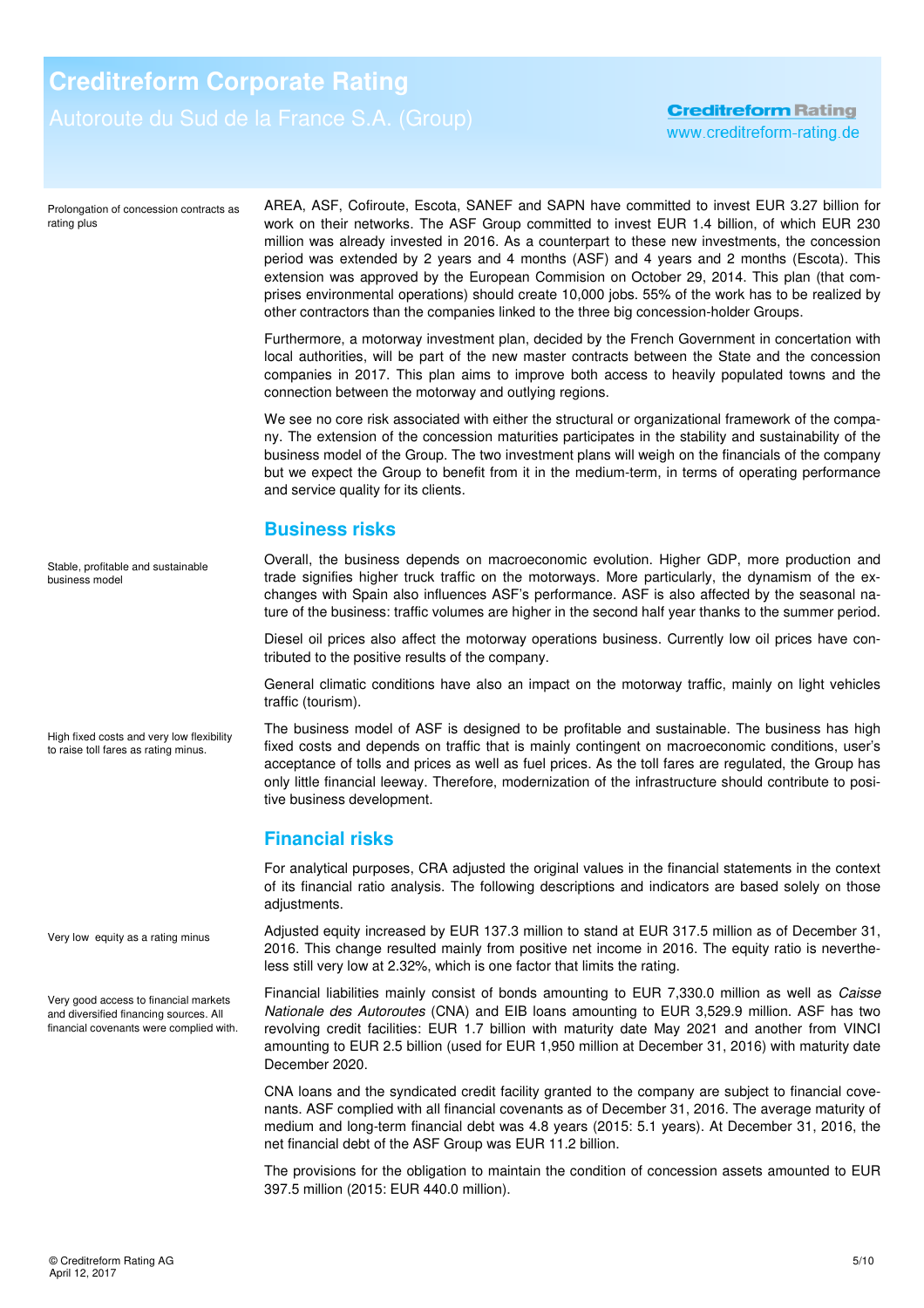**Creditreform Rating** www.creditreform-rating.de

Taking into account the cash and cash equivalent elements as well as the derivative financial instruments, the Group's net financial debt as of December 31, 2016 amounted to EUR 11,195.1 million, compared with EUR 11,414.5 million as of December 31, 2015, a decrease of EUR 219.4 million. The cost of net financial debt fell 14.9% in 2016 in comparison with 2015. On January 18, 2017, ASF issued EUR 1 billion of ten-year bonds at a coupon rate of 1.25% under its EMTN program. On April 5, 2017, the company issued a bond of EUR 500 million with a 9-years maturity. There is no guarantee from the State for any debt taken by ASF. The motorway investment plan will be co-financed by the regional authorities concerned and by ASF and Escota through additional annual toll increases of between 0.161% and 0.258% in 2019, 2020 and 2021. Overall, we see no significant short or medium-term financial risks for ASF that could endanger the company's sustainability. The Group disposes of diversified funding sources and generates solid operating cash flow. As the investments of the motorway stimulus plan and motorway investment plan will be financed by bond issues in the market, bank loans, or by drawing on available credit facilities, we expect the leverage of the companies to increase, resulting in a moderate deterioration Very high cash flow generation Possible deterioration of financials with the planned further leverage to finance investments plans.

of the net debt / EBITDA ratio.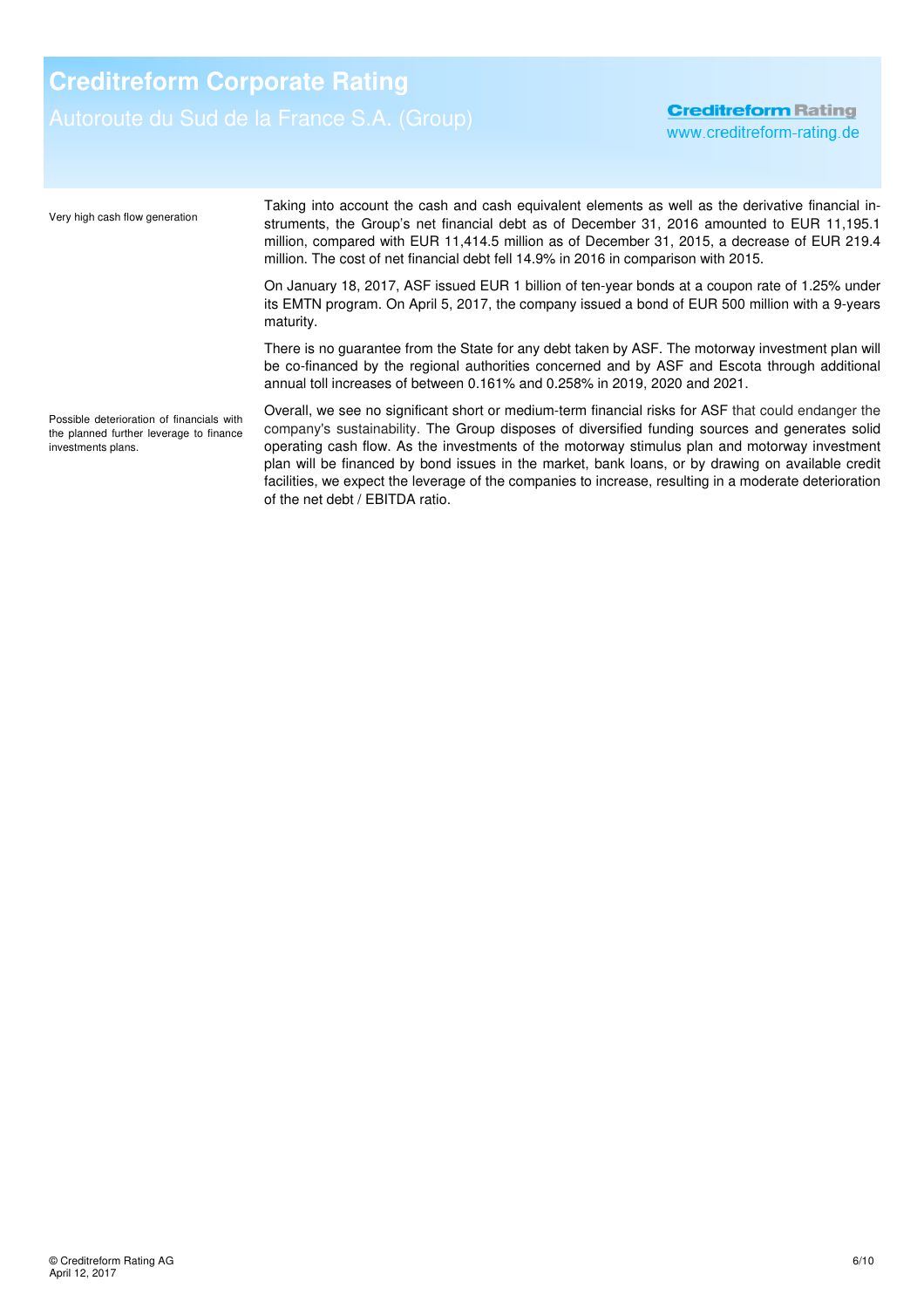# **Financial ratios analysis**

**Appendix: key ratios** 

| <b>Asset Structure</b>                      | 2014  | 2015   | 2016   |
|---------------------------------------------|-------|--------|--------|
| Fixed asset intensity (%)                   | 94,29 | 94,43  | 93,54  |
| Asset turnover                              |       | 0,31   | 0,31   |
| Asset coverage ratio (%)                    | 50,71 | 38,40  | 45,41  |
| Liquid funds to total assets (%)            | 0,55  | 0,31   | 0,72   |
| <b>Capital Structure</b>                    |       |        |        |
| Equity ratio (%)                            | 6,51  | 1,32   | 2,32   |
| Short-term-debt ratio (%)                   | 18,21 | 18,96  | 23,95  |
| Long-term-debt ratio (%)                    | 41,30 | 34,94  | 40,15  |
| Capital lock-up period (in days)            | 7,09  | 9,33   | 6,92   |
| Trade-accounts-payable ratio (%)            | 0,54  | 0.79   | 0,59   |
| Short-term capital lock-up (%)              | 49,44 | 45,95  | 65,51  |
| Gearing                                     | 14,28 | 74,42  | 41,71  |
| <b>Financial Stability</b>                  |       |        |        |
| Debt / EBITDA adj.                          | 5,25  | 5,29   | 4,94   |
| Net Debt / EBITDA adj.                      | 5,22  | 5,27   | 4,90   |
| ROCE (%)                                    | 13,99 | 15,26  | 18,33  |
| Debt repayment period                       |       | 7,94   | 4,97   |
| <b>Profitability</b>                        |       |        |        |
| <b>EBIT</b> interest coverage               | 3,88  | 4,69   | 6,07   |
| EBITDA interest coverage                    | 5,55  | 6,47   | 8,08   |
| Ratio of personnel costs to total costs (%) | 8,48  | 7,39   | 7,19   |
| Cost income ratio (%)                       | 55,45 | 56,38  | 52,73  |
| Ratio of interest expenses to debt (%)      | 3,43  | 2,92   | 2,51   |
| Return on investment (%)                    | 8,91  | 9,33   | 10,72  |
| Return on equity (%)                        | --    | 167,02 | 459,43 |
| Net profit margin (%)                       | 20,30 | 21,21  | 26,81  |
| Interest burden (%)                         | 73,75 | 79,33  | 84,03  |
| Operating margin (%)                        | 44,56 | 43,62  | 47,63  |
| <b>Liquidity</b>                            |       |        |        |
| Cash ratio (%)                              | 2,75  | 1,48   | 3,00   |
| Quick ratio (%)                             | 31,08 | 29,04  | 26,81  |
| Current ratio (%)                           | 31,38 | 29,36  | 26,97  |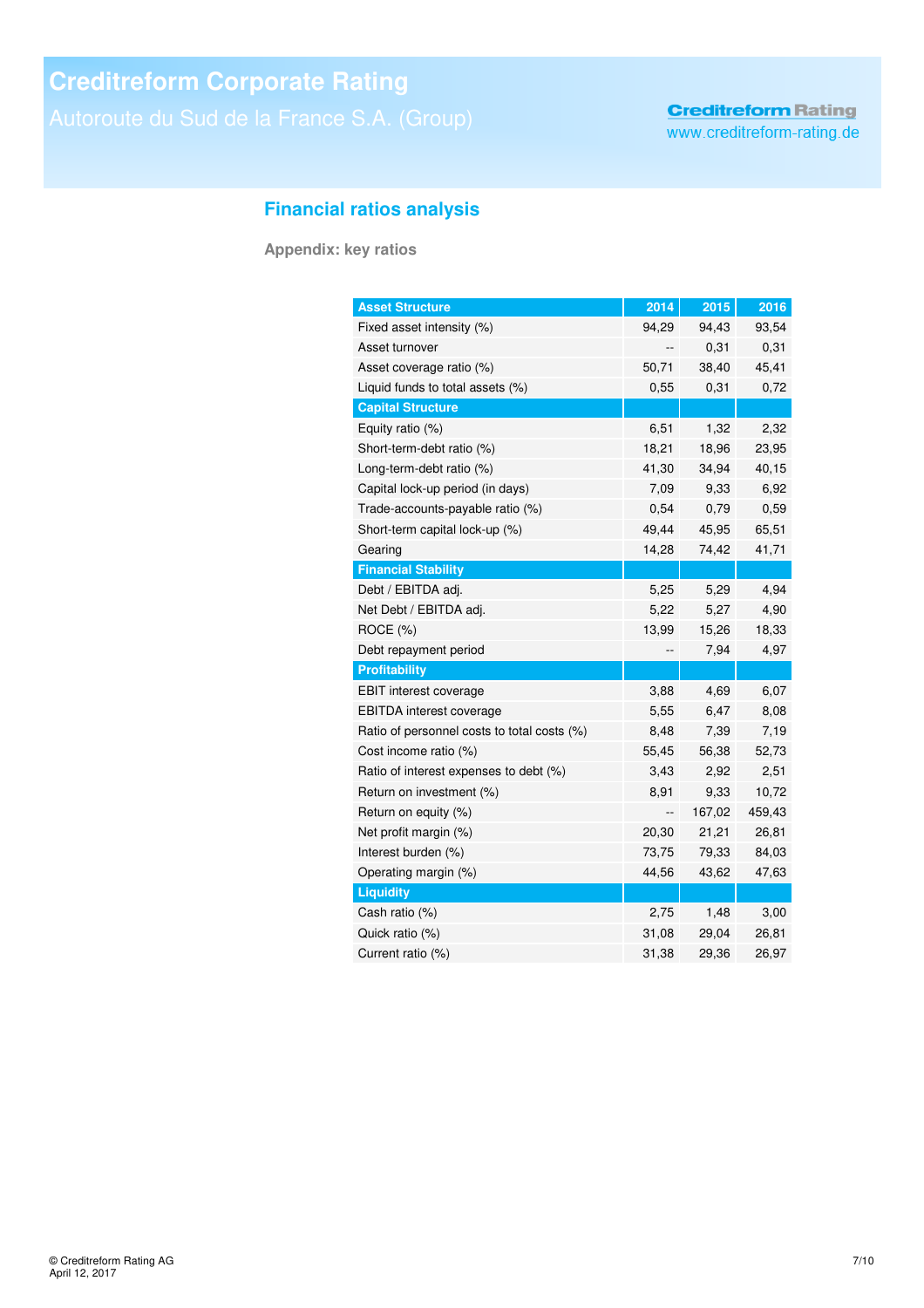**Regulatory requirements** 

The present rating is an unsolicited corporate rating. Creditreform Rating AG was not commissioned by the company with the preparation of the rating. The present analysis was prepared on a voluntary basis.

The rating is based on the analysis of published information and on internal evaluation factors. The quantitative analysis is primarily based on the annual report for 2016 and on press releases of the company. The information and documents meet the requirements and are in accordance with the published Creditreform Rating AG's rating methodology. An electronic version of our rating methodology can be found on our website www.creditreform-rating.de.

The rating was prepared by analysts Marie Watelet (m.watelet@creditreform-rating.de) and Christian Konieczny (c.konieczny@creditreform-rating.de).

A Rating Committee of highly qualified analysts of Creditreform Rating AG was called on April 12, 2017. The analysts presented the results of the quantitative and qualitative analyses and provided the Committee with a recommendation for the rating decision. After the discussion of the relevant risk factors, the Rating Committee arrived at a unanimous rating decision.

The rating result and a draft of the present rating report were communicated to ASF on April 13, 2017. The final version of the rating report has been sent to ASF on April 24, 2017.

The rating will be monitored as long as CRA removed the rating and set it to non-rated (n.r.).

For information, CRA prepared an unsolicited rating of the parent company of ASF, VINCI S.A. (Group), on April 12, 2017.

In 2011 Creditreform Rating AG was registered within the European Union according to EU Regulation 1060/2009 (CRA-Regulation). Based on the registration Creditreform Rating AG (CRAG) is allowed to issue credit ratings within the EU and is bound to comply with the provisions of the CRA-Regulation.

#### **Conflict of Interests**

No conflicts of interest were identified during the rating process that might influence the analyses and judgements of the rating analysts involved or any other natural person whose services are placed at the disposal or under the control of Creditreform Rating AG and who are directly involved in credit rating activities or approving credit ratings and rating outlooks.

In case of providing ancillary services to the rated entity, CRAG will disclose all ancillary services in the credit rating report.

#### **Rules on the Presentation of Credit Ratings and Rating Outlooks**

The approval of credit ratings and rating outlooks follows our internal policies and procedures. In line with our policy "Rating Committee," all credit ratings and rating outlooks are approved by a rating committee based on the principle of unanimity.

To prepare this credit rating, CRAG has used following substantially material sources:

- 1. Annual Report
- 2. Website
- 3. Internet research.

There are no other attributes and limitations of the credit rating or rating outlook other than displayed on the CRAG website. Furthermore CRAG considers satisfactory the quality and extent of information available on the rated entity. In regard to the rated entity Creditreform Rating AG regarded available historical data as sufficient.

Between the disclosure of the credit rating to the rated entity and the public disclosure no amendments were made to the credit rating.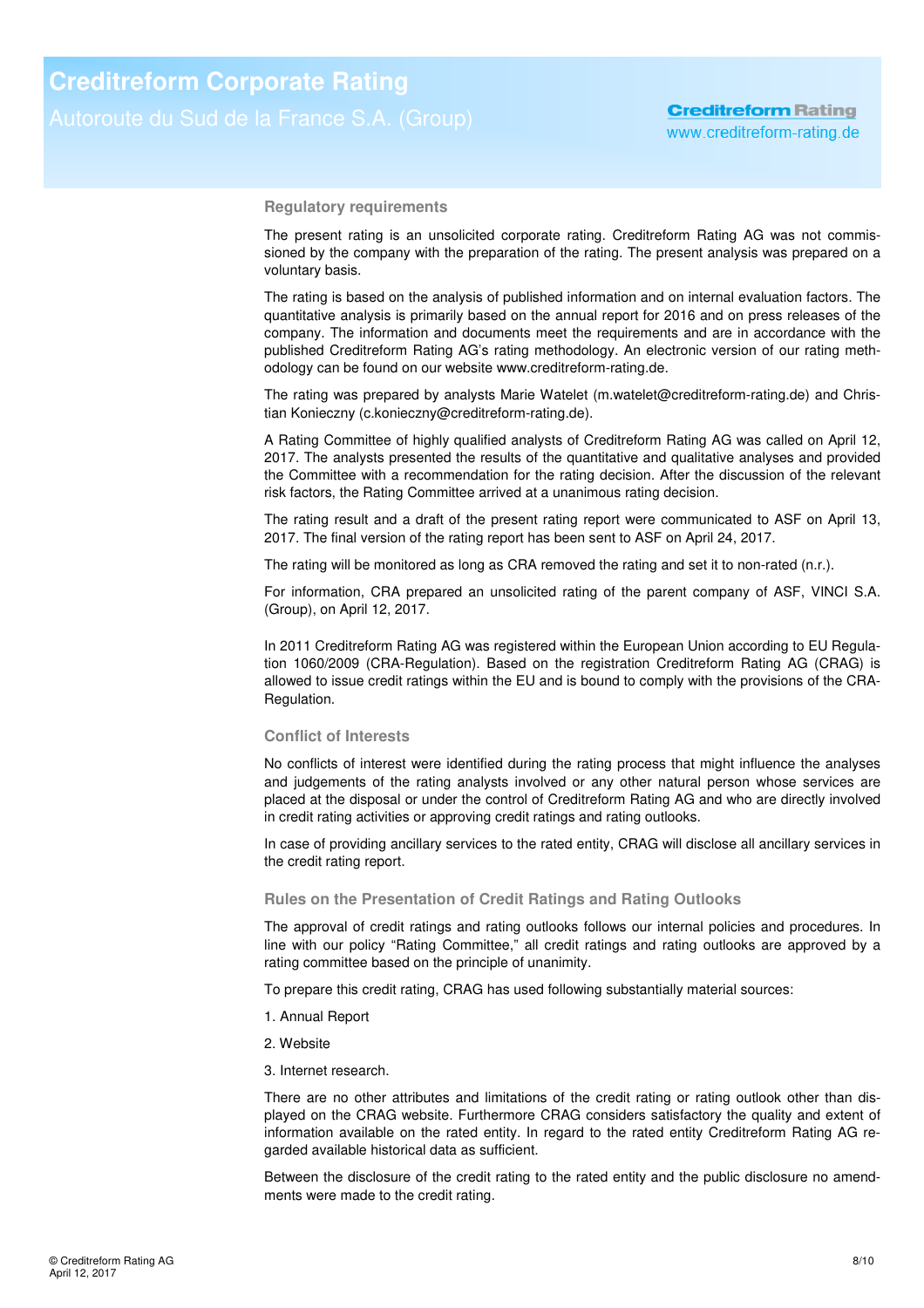The "Basic data" information card indicates the principal methodology or version of methodology that was used in determining the rating, with a reference to its comprehensive description.

In case where the credit rating is based on more than one methodology or where reference only to the principal methodology might cause investors to overlook other important aspects of the credit rating, including any significant adjustments and deviations, Creditreform Rating AG explains this fact in the credit rating and indicates how the different methodologies or these other aspects are taken into account in the credit rating. This information is integrated in the credit rating report.

The meaning of each rating category, the definition of default or recovery and any appropriate risk warning, including a sensitivity analysis of the relevant key rating assumptions, such as mathematical or correlation assumptions, accompanied by worst-case scenario credit ratings as well as bestcase scenario credit ratings are explained.

The date at which the credit rating was released for distribution for the first time and when it was last updated including any rating outlooks is indicated clearly and prominently in the "Basic data" card as a "Rating action"; first release is indicated as "initial rating", other updates are indicated as an "update", "upgrade or downgrade", "not rated", "confirmed", "selective default" or "default".

In the case of a rating outlook, the time horizon is provided during which a change in the credit rating is expected. This information is available within "Basic data" information card.

In accordance to Article 11 (2) EU-Regulation (EC) No 1060/2009 registered or certified credit rating agency shall make available in a central repository established by ESMA information on its historical performance data, including the ratings transition frequency, and information about credit ratings issued in the past and on their changes. Requested data are available at the ESMA website: https://cerep.esma.europa.eu/cerep-web/statistics/defaults.xhtml.

An explanatory statement of the meaning of Creditreform`s default rates are available in the credit rating methodologies disclosed on the website.

### **Please note:**

**This report exists in an English version only. This is the only binding version.**